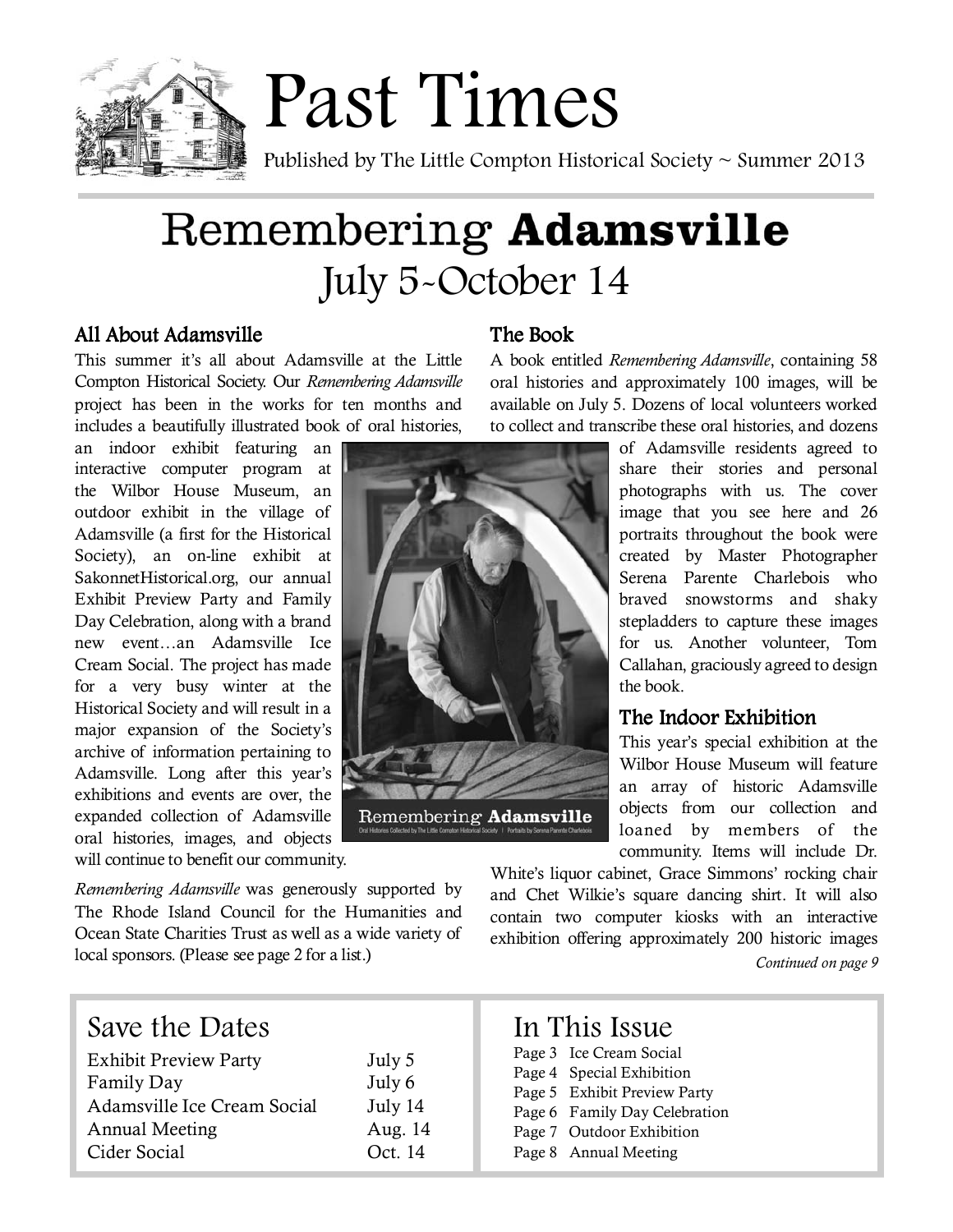President Shelley Bowen

Vice President Dora Millikin

**Secretary** Diane MacGregor

Treasurer Jack Angell

**Directors** 

Claudia Cooley Bell Fred Bridge Randy Byers Piper Hawes Richard W. Lisle Richard Menoche J. William Middendorf, II Carolyn J. Montgomery Christopher Rawson Paul Suttell Robert Wolter

Managing Director Marjory O'Toole

Administrator Nancy Carignan

Newsletter Designer Shelley Bowen

#### Little Compton

Historical Society PO Box 577 Little Compton, RI 02837 (401) 635-4035 lchistory@littlecompton.org www.littlecompton.org

Wilbor House Museum 548 West Main Road Little Compton, RI 02837

(401) 635-4035

#### SUMMER HOURS

Wilbor House Tours Special Exhibition Thursday - Sunday 1-5 PM or by appointment

> Research by appointment

Office & Shop Hours Tuesday - Friday 9 AM - 3 PM



### Antique or Vintage Items

To be sold in our Antique Sale to benefit the Historical Society.

### Antique Items with Little Compton Histories

For possible inclusion in our permanent collection. The Collections Committee will review each item.

### Digital Images of Family Photographs

Your clearly labeled photographs may help us identify the hundreds of unidentified photos in our collection.

## Obituaries, Funeral and Memorial Service Programs, Copies of Eulogies

Help us document the lives of our 20th century residents by sharing information about your loved ones with us.

### Written Histories

Record your Little Compton memories and we will archive them.

### VOLUNTEERS

For Family Day—July 6 Docents Receptionists

# Corporate Members

Local businesses play an important role in the preservation and presentation of Little Compton's history. Additional Corporate Members are always welcome. Please call 635-4035 or complete the membership form on page 10.

### SEASON SPONSORS

Briggs Beach, Inc. Little Compton Catering Sakonnet Vineyards Serena's Studio Spinnaker Real Estators

#### REMEMBERING ADAMSVILE **SPONSORS**

The Barn Restaurant F. A. Simmons' Store Garman Farm, Middletown, RI Gray's Daily Grind Gray's Grist Mill Katharine H. Leary, CPA Law Offices of Michael J. Harrington Lees Supermarket Madden Electric O'Toole & Parr Jacob Talbot — Fine Homebuilders Odd Fellows Seaconnet Lodge # 39 Sparks Company. Inc.

#### SCHOOL PROGRAM SPONSORS

All Metals Welding & Fabrication C S & M Tele-Systems, Inc. Goulart Petroleum, Inc. Roger King Fine Arts Madden Electric Company

#### CORPORATE MEMBERS

Able Engineering, Inc. American Classic Real Estate Arkins Construction, Inc. Beach Paint Cantin Photography Franlart Nurseries, Inc. Gray's Ice Cream Homestead Construction Co. Richard Humphrey, Attorney at Law Humphrey's Building Supply Center Lamplighter, Inc. Mataronas Lobster Co., Inc. Partners Village Store, LLC Phil's Propane Sakonnet Lobster Co. Richard Sisson, Jr. Lawn & Garden Stone House Walker's Roadside Stand Wilbur's General Store, Inc. Windy Hill Nurseries, Inc. Wishing Stone Farm

## Found

Man's green jacket left behind at Thanksgiving Service in the Friends Meeting House. Call to claim.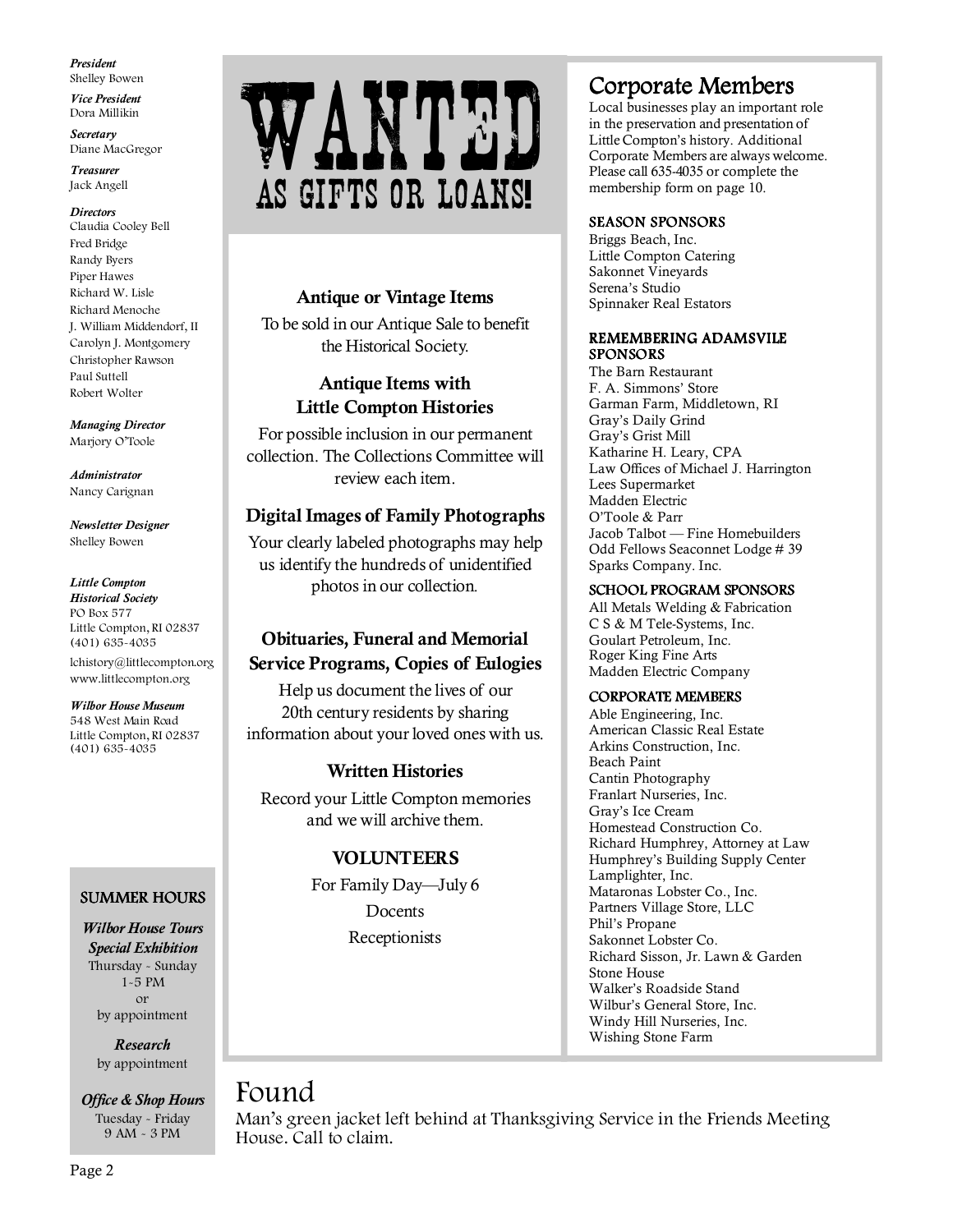# Adamsville Ice Cream Social & Outdoor Exhibit Opening

# Sunday, July 14 4-6 PM

Adamsville Ball Field Open to the Public

Ice Cream Sundae Bar Self-Guided Exhibition Smart Phone Application All-Ages Whiffle Ball Tournament Kids' Activities Book Sales

Free Activities Suggested Donation for Sundae \$3 per person \$10 per family



Dr. George White lived and worked in Adamsville from 1844 to 1881. His son operated this laboratory and sold his father's patent medicine. known as "Dr. White's Specialities" beginning in 1872. The laboratory building was moved to South Shore Road. You can still see the large gap in the stone wall.

Remembering Adamsville

Dr. White's Laboratory

為出

The patent medicine was originally sold as a diphtheria cure, but eventually government officials required that "diphtheria" be removed from all advertising.

Buried "Speciality" bottles have been found throughout the village.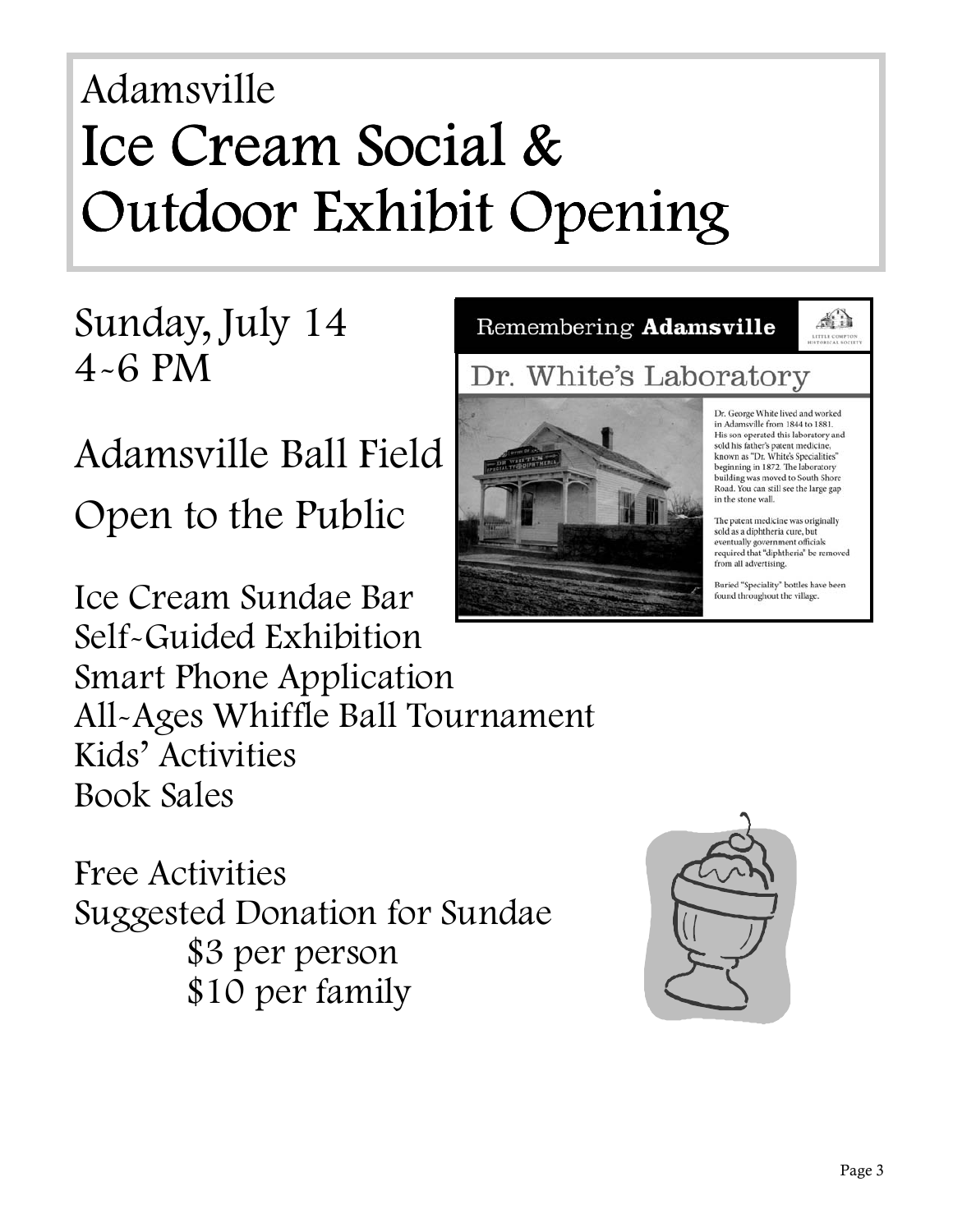# Special Exhibition 2013

Remembering Adamsville

# Indoor Exhibition Wilbor House Museum 548 West Main Road

I

ι

An exhibition of oral histories and historic objects

Free to Members \$5 Non-Members (\$7.50 includes Wilbor House Tour) \$2.50 Non-Member Children (\$5 includes Wilbor House Tour)



Portrait by Serena Parente Charlebois

July 6—Labor Day Labor Day—Columbus Day:

Thursday—Sunday 1-5 PM Saturday & Sunday 1-5 PM

Private Tours for Groups of Any Size—By Appointment

# Where Can I Buy the Book?

# $$15$  Members  $$18$  Non-members

- July 5 Exhibit Preview Party (Reservations Required)
- July 6 Family Day, Wilbor House
- July 13 Church Fair, The Commons
- July 14 Ice Cream Social, Adamsville Ball Field

# After July  $6 -$

- Local Retailers: Gray's Grist Mill, Wilbur's Store, Partner's Village Store and others
- Amazon.com



Remembering Adamsv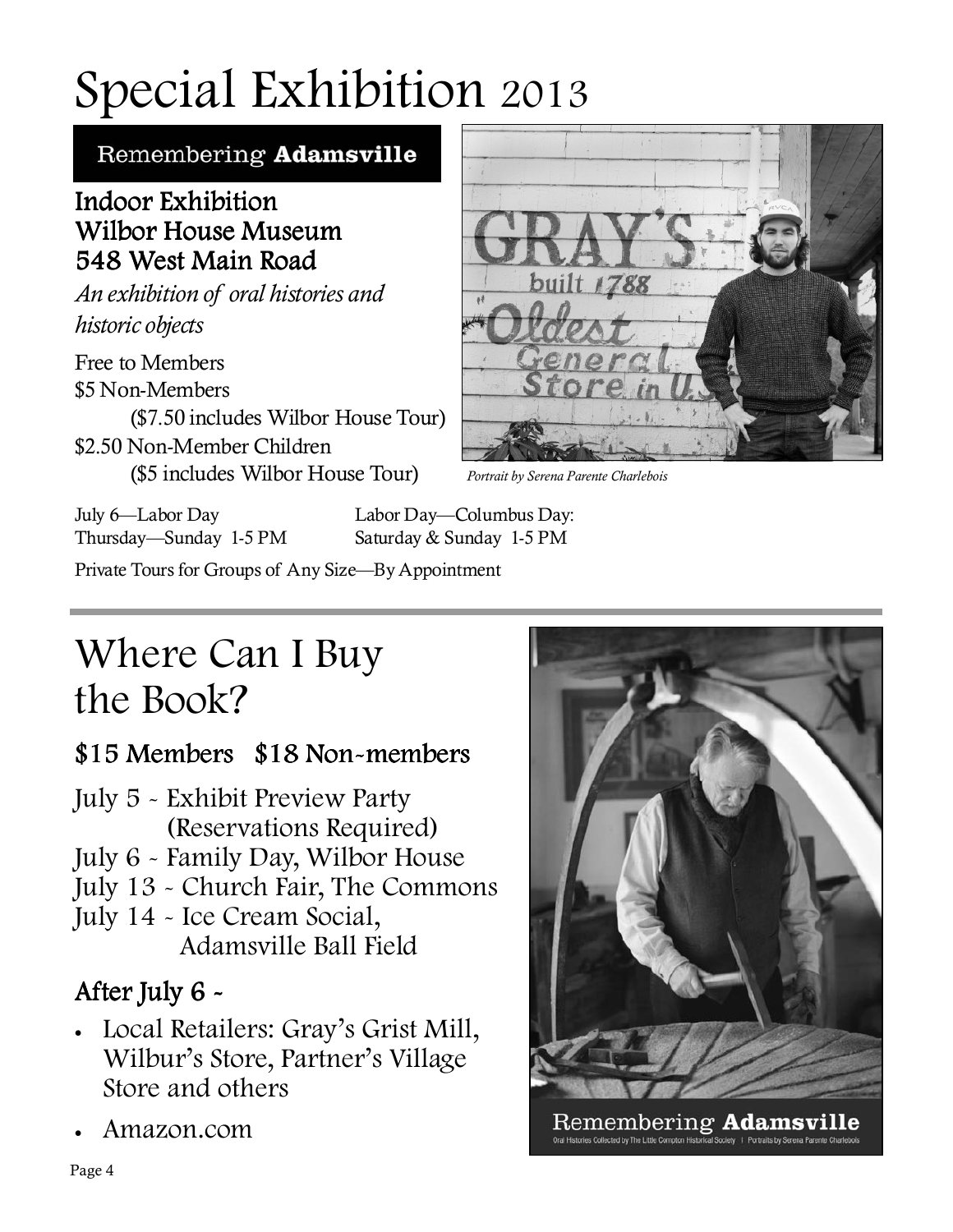

# Exhibit Preview Party

Celebrating its 2013 Special Exhibition

# Remembering Adamsville

Friday, July 5, 2013 6-8 PM The Wilbor House Museum

Hors d'oeuvres by Little Compton Catering Open Bar: Wine, Beer and Soft Drinks

The Little Compton Historical Society

> Book Sales Silent Auction Featuring Adventures and Activities

# Exhibit Preview Party

Please return this form to

LCHS, PO Box 577, Little Compton, RI 02837 by July 1

Please make checks payable to LCHS. Tickets will be held at the door.

I (We) plan to attend Number Attending \_\_\_\_\_\_

- - $\Box$  Guests  $\$\,30\,\mathrm{per\,person}$
	- $\Box$  Supporters  $\$\,50\,\mathrm{per\,person}$
	- $\Box$  Sponsors  $\$$  100 per person
	- $\Box$  Patron  $$ 250$  per person

Name(s) \_\_\_\_\_\_\_\_\_\_\_\_\_\_\_\_\_\_\_\_\_\_\_\_\_\_\_\_\_\_\_\_\_\_\_\_\_\_\_\_\_\_\_\_\_\_\_\_\_\_\_\_\_\_\_\_\_\_\_\_\_\_\_\_\_\_\_\_\_\_\_\_\_\_\_

### The amount of your gift over \$30 per person is tax deductible.

I (We) are unable to attend but would like to make the following tax deductible donation. \$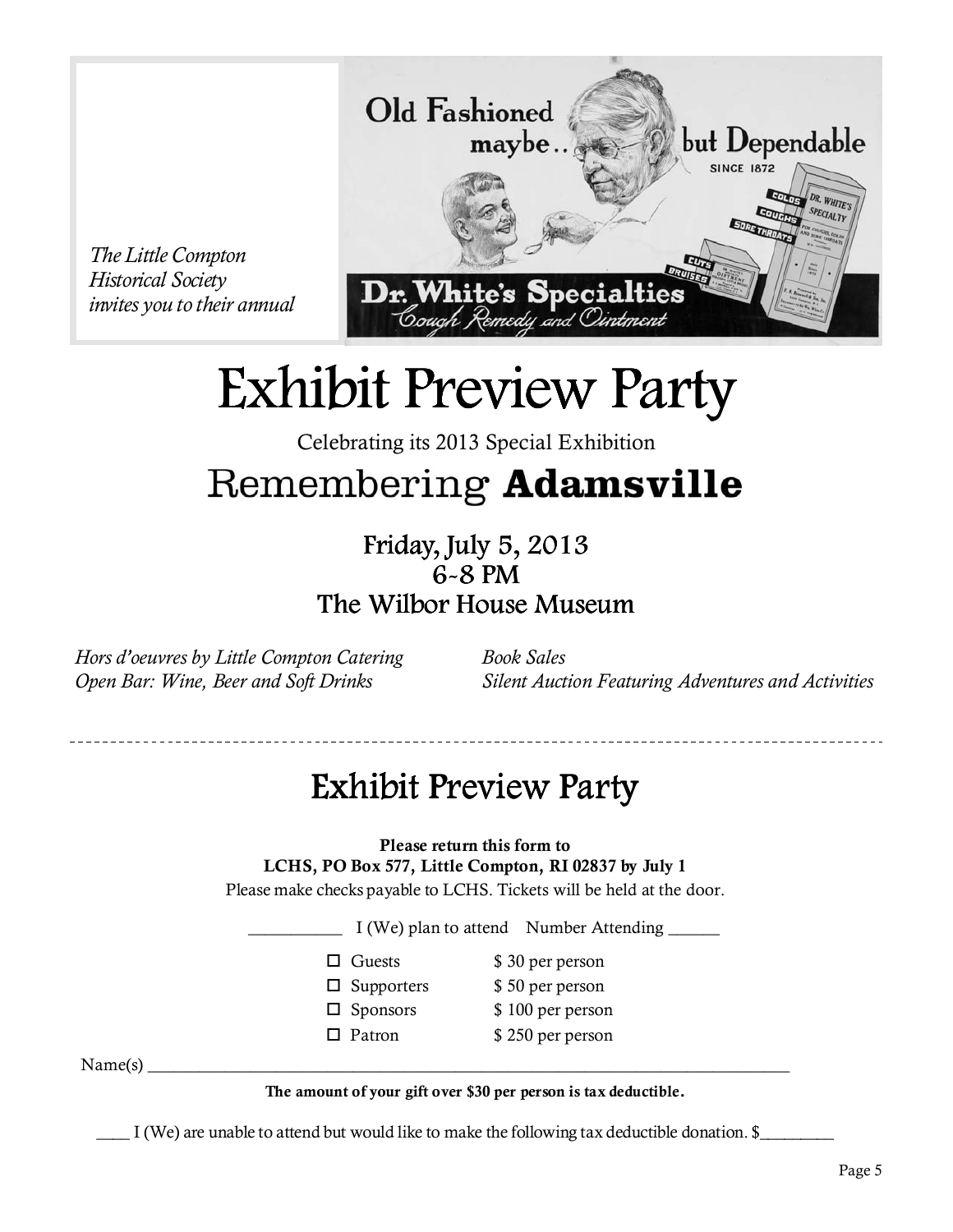# Little Compton Historical Society Family Day

Saturday, July 6 12-4 PM

Free and Open to the Public

Celebrating

# Remembering **Adamsville**

Silent Auction featuring Adventures and Activities



RHODE ISLAND COUNCIL FOR THE HUMANITIES

PROPAGATION OF

**OCEAN STATE LU CHARITIES TRUST**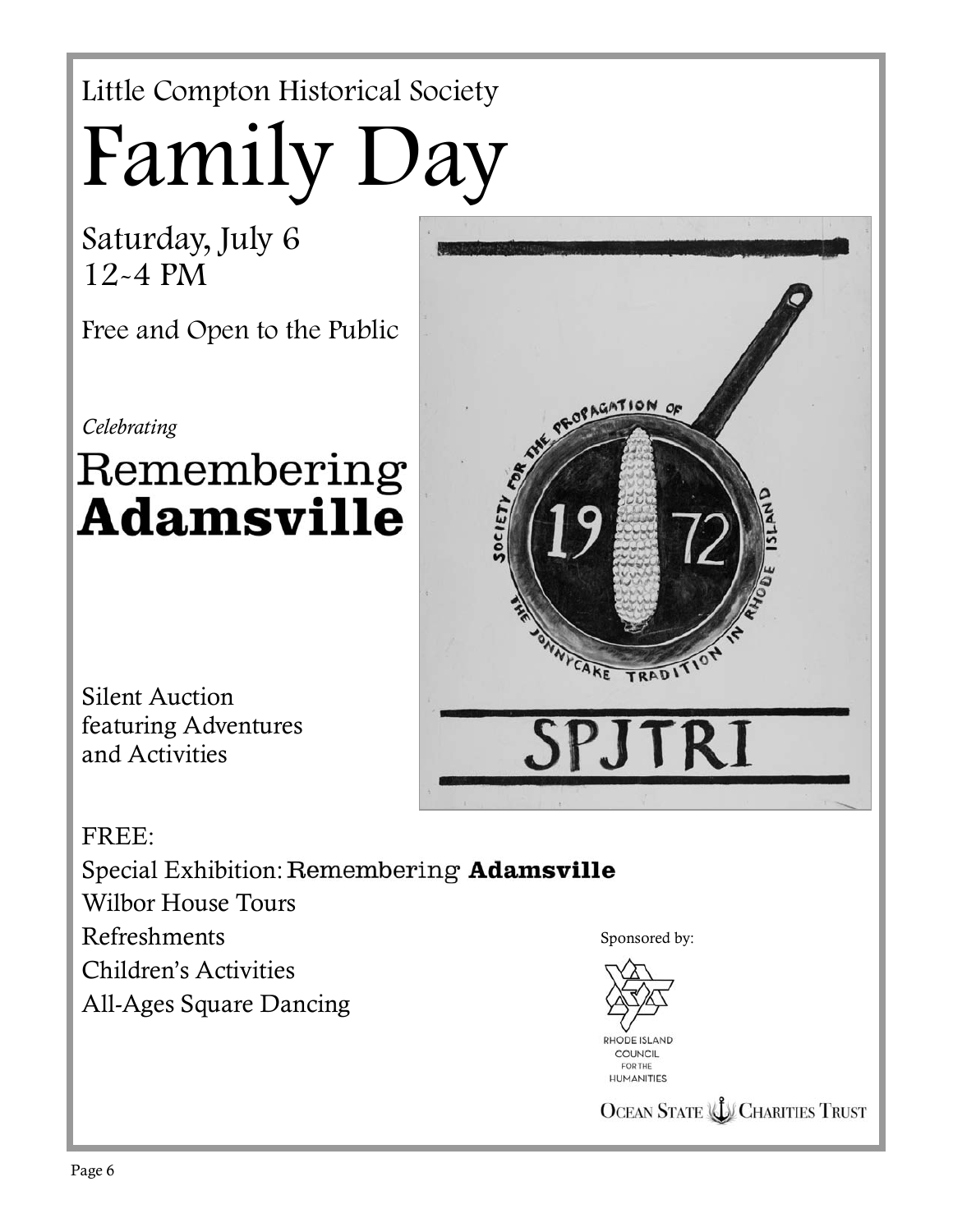# Remembering **Adamsville**

# Outdoor Exhibition July 14 - October 15

The village of Adamsville will host a free, outdoor exhibition this summer highlighting 30 of its most interesting historic sites. The exhibit has been designed by the Little Compton Historical Society with the help of Adamsville residents as part of its



Remembering Adamsville project. Markers will feature lost landmarks like the No. 6 School, Dr. White's Laboratory and Manchester's Store as well as existing historic sites like The Old Stone Baptist Church, Adamsville Mill Pond and Gray's Store, to name just a few. Exhibit goers may drive or walk from site to site. Many of the exhibit signs will be clustered at the top of Adamsville Hill, at the former site of Manchester's Store and at the Adamsville Mill Pond for convenient viewing. Others will mark specific buildings like Simmons' Store and the former Electra Lodge.

Many of the sites will also link to SakonnetHistorical.org, a new electronic exhibition that will share even more of Adamsville's unique history with the public. See below for more on SakonnetHistorical.



# SakonnetHistorical.org

SakonnetHistorical is a GPS-based application that will share the area's historic images and stories with anyone with a smart phone or a computer. The application goes live on July 14 and smart phone uses are invited to download the free application.

The application features multiple sites in Adamsville, Tiverton and Little Compton.

It has been developed by the students and faculty of the John Nicholas Brown Center for Public Humanities and Cultural Heritage. They have been working in conjunction with the Little Compton and Tiverton Historical Societies and the Tiverton Public Library.



**Brown Center** for Public Humanities **BROWN UNIVERSITY**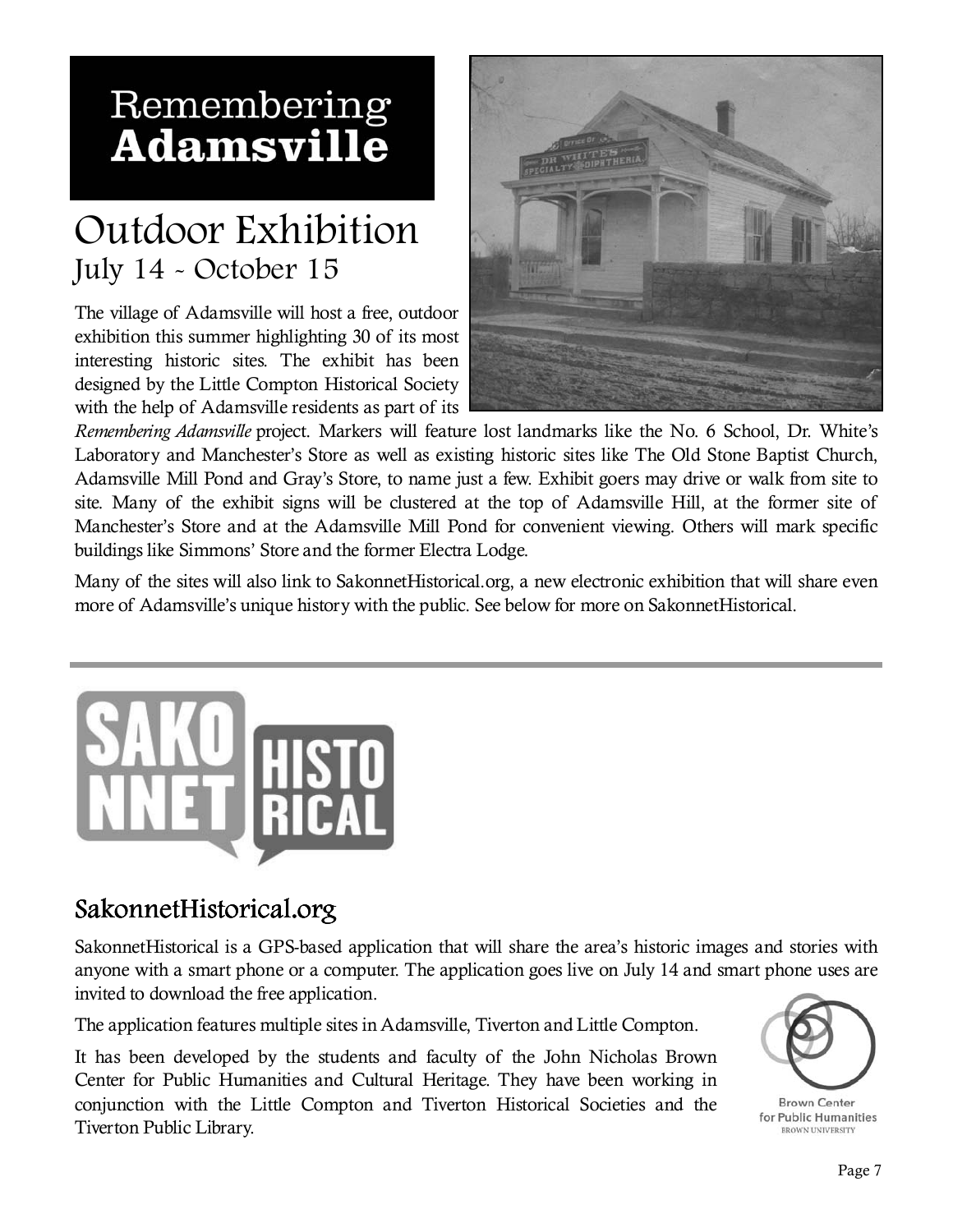Little Compton Historical Society Annual Meeting

# Wednesday, August 14, 2013

7:00 PM Business Meeting 7:15 PM Annual Speaker United Congregational Church

Featured Speaker

# Maureen Taylor The Photo Detective



Internationally recognized photo identification and family history expert, Maureen Taylor will share her secrets for uncovering the hidden clues in family photographs. Maureen's insights often lead to fascinating discoveries about family and local history. Visit www.maureentaylor.com to learn more about her work. See below if you would like to schedule a private consultation prior to the talk.

Ms. Taylor and the Historical Society will be selling books following the presentation.

Free and Open to the Public

Refreshments will be served.

# Private Photo Consultations

5 to 6:30 PM

Ms. Taylor will be offering a limited number of private photo identification consultations in the Ladies Parlor of the Church. Each 15 minute appointment is \$30. Please bring no more than three photos, and in addition to the original photographs please bring photocopies for note-taking purposes. To schedule your private consultation send a request to mtaylor@taylorandstrong.com using "Little Compton Photo Consult" in the subject line.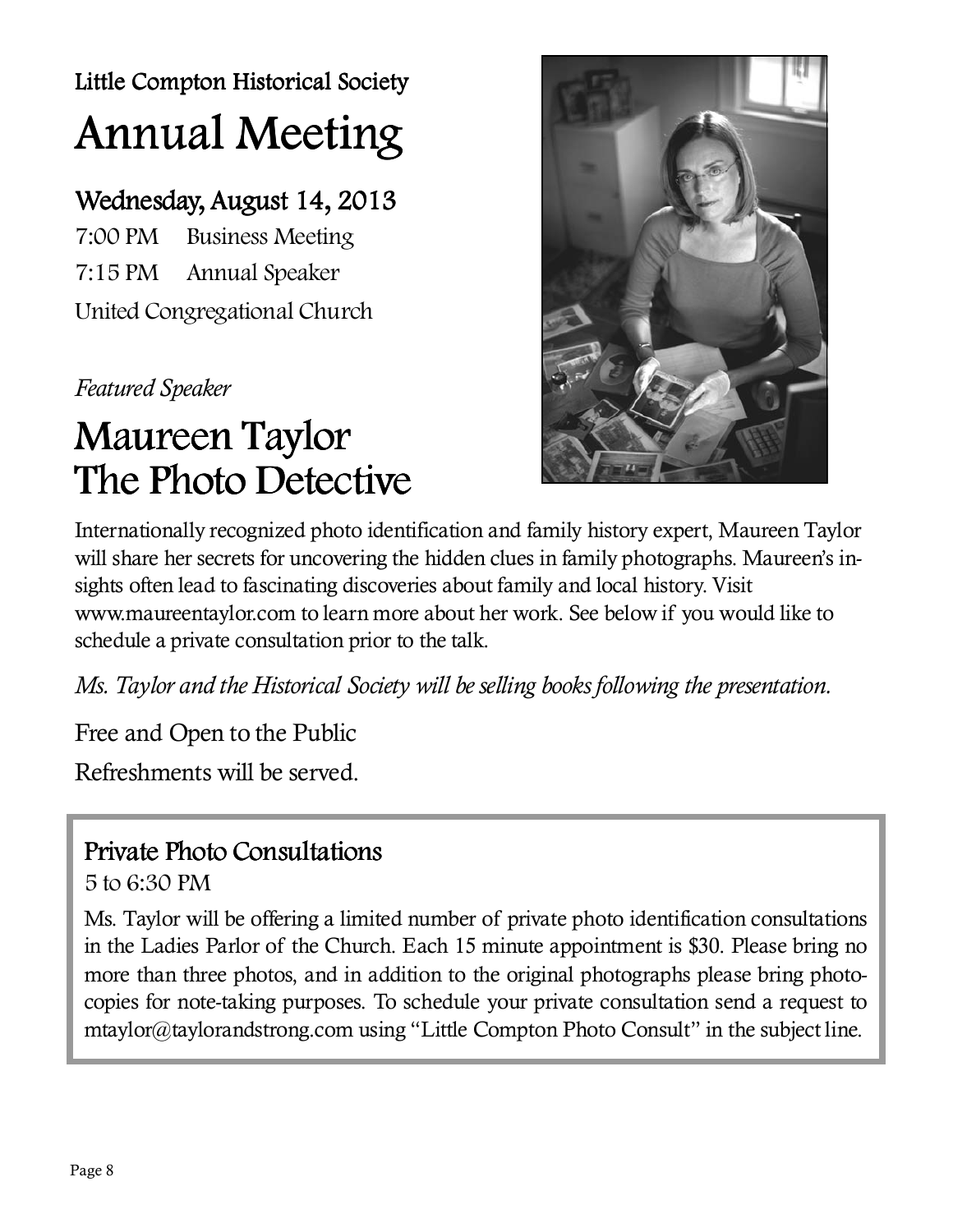

### Continued from page 1

and dozens of audio recordings from the oral histories collected for the project. The exhibit opens at the Preview Party on July 5 and runs through Columbus Day. If you have an object or an image that may be appropriate for the exhibition, please contact Managing Director Marjory O'Toole at 401-635-4035 prior to June 24. As always the exhibit is free to LCHS members. (Non-members \$5.)

## The Outdoor Exhibition

Our celebration of Adamsville continues with the Historical Society's very first outdoor exhibition. Between July 14 and October 28, approximately 30 of Adamsville's historic sites will be marked with temporary exhibit signs containing images and information about people, places and things unique to Adamsville. The outdoor exhibit has been sponsored by a variety of local businesses and sponsorship opportunities are still available. If you are interested in sponsoring an exhibit sign please call the Historical Society. This exhibition is free and open to the public.

## SakonnetHistorical.org

SakonnetHistorical is an innovative new way to bring information about Little Compton and Tiverton's local history to both on-site and long-distance users. This free, GPS-based application enables anyone with a smart phone (or a computer) to access fascinating stories about the area's past as well as dozens of historic images and audio and video clips. An interactive map will encourage users to learn about a specific site or tour the area. The application will include multiple sites in Adamsville, Tiverton and Little Compton and will continue to grow in the future. Sakonnet Historical has been developed by the students and faculty of the John Nicholas Brown Center for Public Humanities and Cultural Heritage. They have been working in conjunction with the Little Compton and Tiverton Historical Societies and the Tiverton Public Library. SakonnetHistorical.org will go live on July 14, but in the meantime, we invite you to "Like" Sakonnet Historical on Facebook and visit its sister applications ClevelandHistorical.org and NewOrleansHistorical.org to get a sense of the good things to come.

## The Events

A variety of special events will celebrate Remembering Adamsville including our annual Exhibit Preview Party (July 5) and Family Day Celebration (July 6). This year we will also be hosting an Ice Cream Social on the Adamsville Ball Field on Sunday, July 14 to mark the unveiling of the outdoor exhibit in the village. Please see pages 3-6.

## Buy The Book

Remembering Adamsville will be available for sale at the Wilbor House Museum, the Congregational Church Fair, Amazon.com, Gray's Grist Mill, Wilbur's Store, Partner's Village Store and other area retailers after July 6.